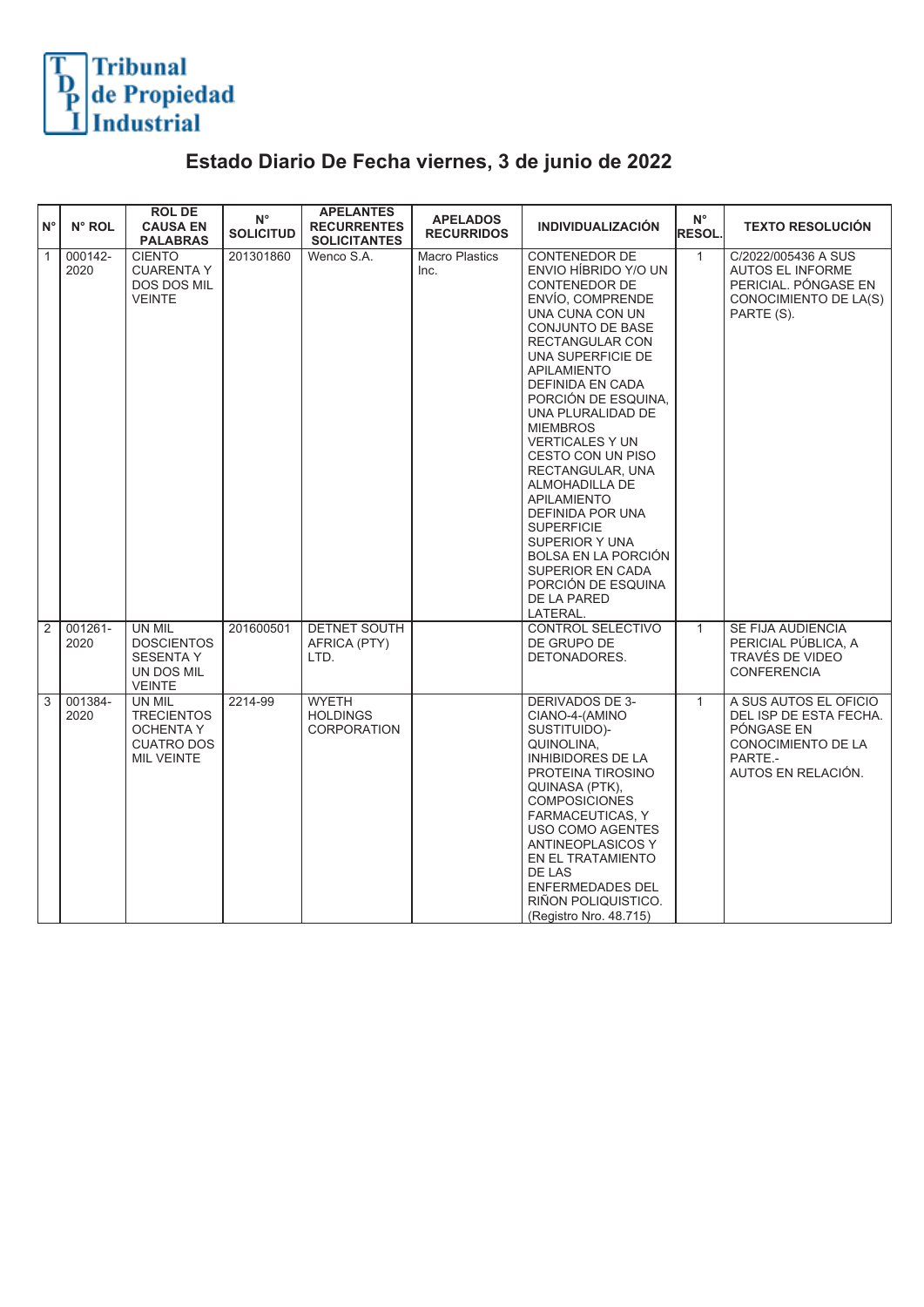| $N^{\circ}$    | N° ROL          | <b>ROLDE</b><br><b>CAUSA EN</b><br><b>PALABRAS</b>                                             | $\mathsf{N}^\circ$<br><b>SOLICITUD</b> | <b>APELANTES</b><br><b>RECURRENTES</b><br><b>SOLICITANTES</b>                               | <b>APELADOS</b><br><b>RECURRIDOS</b>                                                                                                                     | <b>INDIVIDUALIZACIÓN</b>                                                                                                                                                                                                                                                                                                                                                                                                                                                                     | $N^{\circ}$<br><b>RESOL.</b> | <b>TEXTO RESOLUCIÓN</b>                                                                                                                                                                                                                                                                                                                                            |
|----------------|-----------------|------------------------------------------------------------------------------------------------|----------------------------------------|---------------------------------------------------------------------------------------------|----------------------------------------------------------------------------------------------------------------------------------------------------------|----------------------------------------------------------------------------------------------------------------------------------------------------------------------------------------------------------------------------------------------------------------------------------------------------------------------------------------------------------------------------------------------------------------------------------------------------------------------------------------------|------------------------------|--------------------------------------------------------------------------------------------------------------------------------------------------------------------------------------------------------------------------------------------------------------------------------------------------------------------------------------------------------------------|
| $\overline{4}$ | 001588-<br>2020 | UN MIL<br><b>QUINIENTOS</b><br>OCHENTA Y<br>OCHO DOS<br><b>MIL VEINTE</b>                      | 1397-12                                | ABBVIE INC.                                                                                 |                                                                                                                                                          | "COMPUESTOS<br>HETERO-TRICICLICOS<br>CONDENSADOS,<br>MODULADORES DE<br>QUINASA JAK;<br><b>COMPOSICION</b><br><b>FARMACEUTICA QUE</b><br><b>COMPRENDE A UNO</b><br>DE LOS COMPUESTOS;<br>Y USO DE LOS<br><b>COMPUESTOS EN LA</b><br>PREPARACION DE<br><b>MEDICAMENTOS</b><br>UTILES EN EL<br><b>TRATAMIENTO DE</b><br><b>ENFERMEDADES</b><br>AUTOINMUNES,<br><b>CANCERY</b><br><b>TRASTORNOS DEL</b><br><b>SISTEMA NERVIOSO</b><br><b>CENTRAL, ENTRE</b><br>OTRAS.<br>(Registro Nro. 56.979)" | $\mathbf{1}$                 | A SUS AUTOS EL OFICIO<br>DEL ISP DE ESTA FECHA.<br>PÓNGASE EN<br>CONOCIMIENTO DE LA<br>PARTE.-                                                                                                                                                                                                                                                                     |
| 5              | 000479-<br>2022 | CUATROCIENTOS313829<br><b>SETENTA Y</b><br>NUEVE DOS<br>MIL VEINTE Y<br><b>DOS</b>             |                                        | <b>GRUPO</b><br>LAMOSA, S.A. B.<br>DE C.V.                                                  | <b>CENTRO</b><br><b>VETERINARIO Y</b><br><b>AGRICOLA</b><br>LTDA,<br><b>IMPORTADORA</b><br>Y<br><b>MANUFACTURERA</b><br><b>VON DER</b><br>HEYDE S.A.C.I. | <b>KRESS</b>                                                                                                                                                                                                                                                                                                                                                                                                                                                                                 | $\mathbf{1}$                 | CODIGO C/2022/005390:<br>DESE CUENTA EN SALA<br>DEL RECURSO DE<br><b>CASACION EN EL</b><br>FONDO.                                                                                                                                                                                                                                                                  |
| 6              | 000550-<br>2022 | <b>QUINIENTOS</b><br><b>CINCUENTA</b><br><b>DOS MIL</b><br><b>VEINTEY</b><br><b>DOS</b>        | 1366220                                | <b>MARCELO</b><br><b>BELARMINO</b><br><b>MANCILLA</b><br><b>MUÑOZ</b>                       |                                                                                                                                                          | AUTOAHORRO ACYM                                                                                                                                                                                                                                                                                                                                                                                                                                                                              | $\mathbf{1}$                 | CODIGO C/2022/005400:<br>DESE CUENTA EN SALA<br>DEL RECURSO DE<br><b>CASACION EN EL</b><br>FONDO.                                                                                                                                                                                                                                                                  |
| 7              | 000635-<br>2022 | <b>SEISCIENTOS</b><br><b>TREINTA Y</b><br>CINCO DOS<br>MIL VEINTE Y<br><b>DOS</b>              | 1411891                                | <b>JUAN CARLOS</b><br><b>PETERSEN</b><br><b>WIDMER</b>                                      | <b>EMPRESAS</b><br>CAROZZI S.A                                                                                                                           | <b>B BONI</b>                                                                                                                                                                                                                                                                                                                                                                                                                                                                                | $\mathbf{1}$                 | A LA PRESENTACION DE<br>FECHA 02-06-2022<br>CODIGO C/2022/005433: A<br>LO PRINCIPAL: TENGASE<br>PRESENTE LA<br>DELEGACION DE PODER<br>EN FAVOR DE CRISTIAN<br>CARRIL ABARCA. AL<br>OTROSÍ: POR<br>ACOMPAÑADO.<br>A LA PRESENTACION DE<br>FECHA 02-06-2022<br>CODIGO C/2022/005434:<br><b>TENGASE POR</b><br>ANUNCIADO Y COMO SE<br>PIDE A LA SOLICITUD DE<br>ALEGA |
| $\overline{8}$ | 000646-<br>2022 | <b>SEISCIENTOS</b><br><b>CUARENTA Y</b><br><b>SEIS DOS MIL</b><br><b>VEINTEY</b><br><b>DOS</b> | 1448006                                | ÁLVARO<br>RODRIGO LAZO<br><b>SEPÜLVEDA</b>                                                  |                                                                                                                                                          | <b>BRANDS 4 CHANGE</b>                                                                                                                                                                                                                                                                                                                                                                                                                                                                       | $\mathbf{1}$                 | CODIGO C/2022/005428:<br>COMO SE PIDE A LA<br>SOLICITUD DE<br>ALEGATOS. AUTOS EN<br>RELACION.                                                                                                                                                                                                                                                                      |
| $\overline{9}$ | 000649-<br>2022 | <b>SEISCIENTOS</b><br><b>CUARENTA Y</b><br><b>NUEVE DOS</b><br>MIL VEINTE Y<br><b>DOS</b>      | 1457882                                | <b>COMERCIAL</b><br><b>TOTALPACK</b><br>LTDA,<br>CRISTÓBAL DEL<br>PEDREGAL<br><b>MUJICA</b> |                                                                                                                                                          | <b>COUNTACH</b>                                                                                                                                                                                                                                                                                                                                                                                                                                                                              | $\mathbf{1}$                 | CODIGO C/2022/005427: A<br>LO PRINCIPAL: TENGASE<br>PRESENTE AL SE HACE<br><b>PARTE: AL PRIMER</b><br>OTROSI: COMO SE PIDE;<br>AL SEGUNDO OTROSI:<br>POR ACOMPAÑADO.<br>AUTOS EN RELACION.                                                                                                                                                                         |